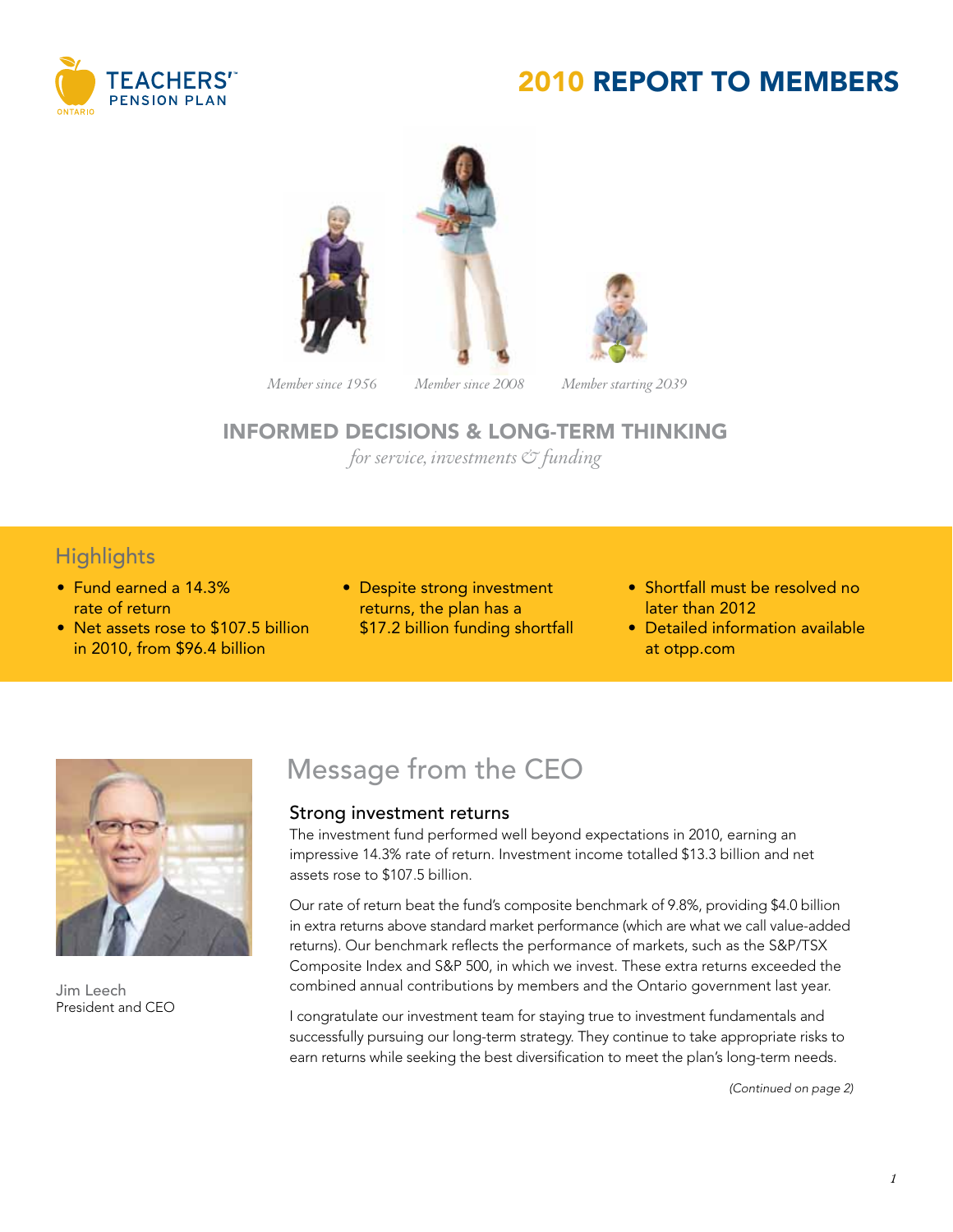



Net assets have grown significantly, but pension liabilities (the cost of future pensions) are growing faster, causing funding shortfalls.

#### Meeting members' service needs

Plan members continued to rate our services highly, giving us a 9.0 out of 10 on the Quality Service Index (QSI). To maintain high member satisfaction, we introduced a simpler web-based process to buy back pension credit, and implemented changes to the plan's working-after-

#### Funding challenges continue

While the plan's assets have performed well, the most recent preliminary funding valuation shows a significant funding shortfall of \$17.2 billion.

The recent period of low real interest rates, early retirement and longer life expectancy are the primary drivers of the increased total cost of future pensions. As well, we will continue to absorb the 2008 investment loss through 2012. As a result of these factors, funding challenges are expected to continue into next year and beyond.

In light of recurring plan funding shortfalls, representatives from the Ontario Teachers' Federation (OTF), the Ontario government and plan management participated in the Sustainability Working Group to consider potential changes to safeguard the pension plan's viability and affordability over the long term. (See pages 4–5 for more information.) 0

Given the size of the shortfall today and the fundamental challenges<br>
2 ahead, adjustments will have to occur to close the funding gap. The OTF and the government – the plan sponsors – have a few broad options available to resolve shortfalls, as noted on page 4.

The OTF and the government must resolve the current shortfall no later than 2012 in order to file a balanced funding valuation with the pension regulator. They are determining whether resolving it this year would be more advantageous for plan members. No decisions have been made yet on how the current shortfall will be addressed. We are committed to working with the plan sponsors to seek a fair and equitable funding solution.

#### Doing everything we can to operate efficiently

Many factors that impact the plan's funding status are beyond our control, such as demographics, market performance and real interest rates. But that does not relieve us of our responsibility to do everything we can to operate efficiently and achieve the plan's long-term goals.

We focus on the things we can control: how well we manage assets, how much risk we take and how efficiently we operate. In 2010, we began implementing changes to our long-term investment strategy to better meet the plan's needs as it continues to mature. We improved our information and risk systems to help us make better investment decisions, and we initiated a multi-year Operational Excellence program to increase efficiency and coordination as we implement large, cross-departmental projects.

I thank all employees and board members for their commitment to continuous improvement, to risk consciousness and to being leaders in the pension industry. Finally, I commend the plan sponsors for their attentiveness to funding sustainability issues, and their commitment to helping members understand the plan's funding challenges.

wheel

Jim Leech, MBA, ICD.D President and Chief Executive Officer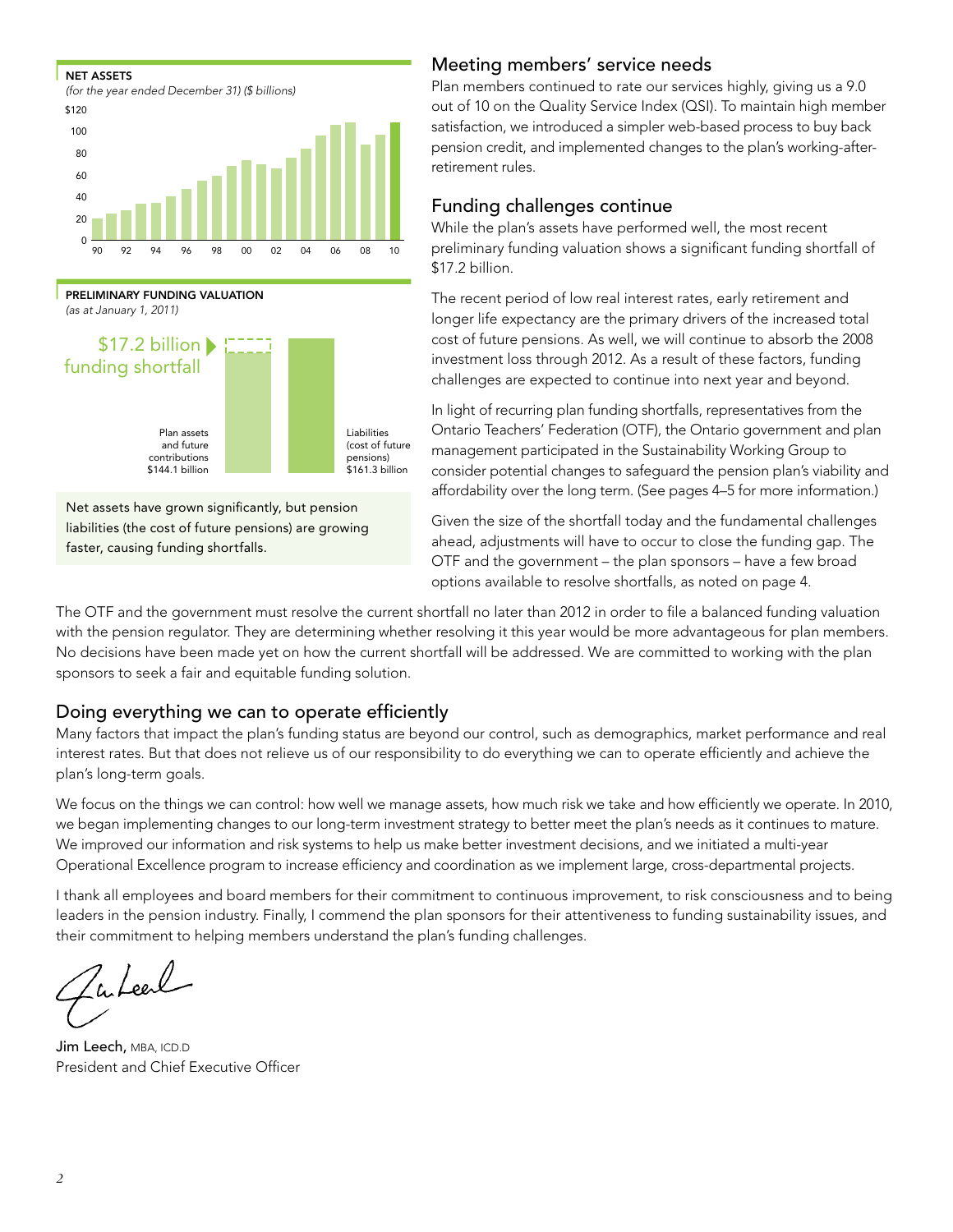

Rosemarie McClean, MBA, ICD.D, CMA Senior Vice-President, Member Services

## Member Services performance

We strive to provide outstanding and personalized service that cost-effectively delivers the pension information members need at the right time in their careers.



Quality Service Index score

Ranked # 2

for service among global peers

#### Service quality

Plan members continue to show a high level of satisfaction with pension services through our Quality Service Index (QSI). We measure satisfaction based on quarterly surveys with members conducted by a third party. Members are asked to rate our services on a scale of zero to 10.

We participate in a global ranking of pension plans by CEM Benchmarking. We ranked second out of 15 peer pension plans and placed fourth overall for service in the most recent global survey. We have consistently placed among the industry leaders.

The cost per member served in 2010 was \$146 compared to \$130 in 2009. Costs have increased due to several factors, including the increasing number of plan members, expansion of services, plan changes and the need for more highly-skilled IT staff. We maintained costs within our allocated budget in 2010.

#### More members, more service

The total number of plan members grows every year and our interactions with members continue to increase.



members (working teachers) also increased by 3,000.

> *i*Access™ Web is a secure website giving members instant access to their personal pension records. Visit otpp.com to register.

## 382,000

Number of member interactions our systems handled in 2010, more than 1,000 a day on average

## 177,000

Personal service requests completed for members

205,000

Member sessions on our secure website, *iAccess<sup>™</sup>* Web

65%

Percentage of member requests completed on the same day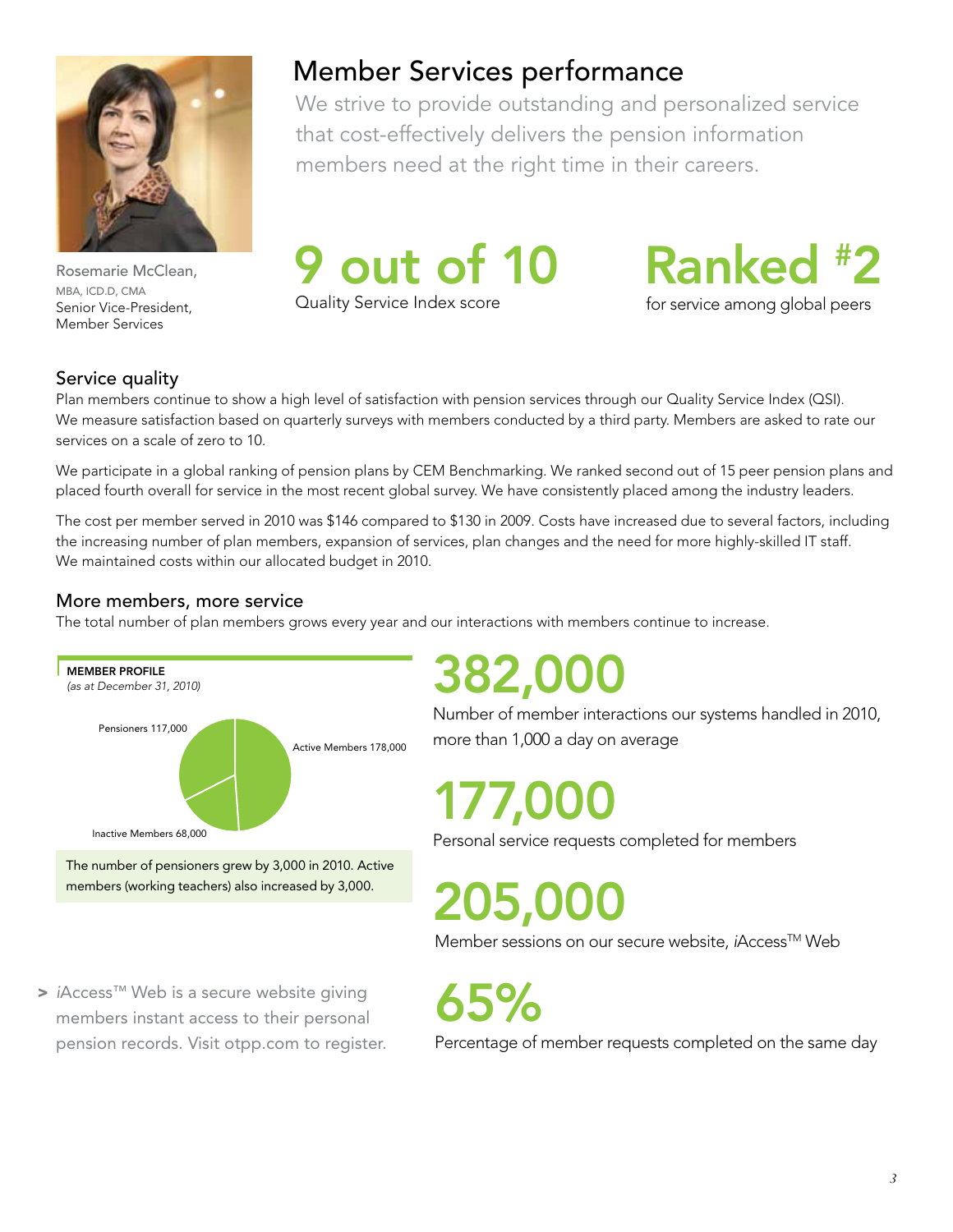

Persistent funding shortfalls

## Plan funding status

Despite very good investment results in 2010 – the second year of recovery after the losses in 2008 – the plan's funding challenges remain.

*Eileen Mercier, Chair of the Ontario Teachers' Pension Plan Board Read the Chair's full message in our annual report at otpp.com*

#### Problem: >

- Current preliminary funding shortfall is \$17.2 billion.
- Low real interest rates, as well as longer lifespans and lengthy retirements, are increasing future pension costs faster than the plan can earn money.
- Trends have a lower number of teachers entering the profession due to lower birth rates.
- On average, retirees are living longer and drawing pension benefits for more years than they worked.

#### What happened in 2010?

- The shortfall remained essentially unchanged from the previous year.
- The Sustainability Working Group, a tripartite committee with representatives from the Ontario Teachers' Federation (OTF), the Ontario government and plan management, completed its review of the plan's persistent funding shortfalls.
- The Group considered numerous possible changes to the plan in order to safeguard its long-term viability and affordability.

#### Options:

To resolve funding shortfalls, the OTF and Ontario government can:

- Increase contribution rates;
- Invoke conditional inflation protection for pension credit earned after 2009;
- Reduce pension benefits that members will earn in future years; or
- Adopt a combination of these options.

#### Timing to resolve the current shortfall:

- The OTF and Ontario government must resolve the current preliminary shortfall no later than 2012. They may decide to address it this year.
- > The Sustainability Working Group issued its report in September 2010. It is available at otpp.com > Plan Funding
- Funding sustainability means finding the right balance of pension benefits, contributions and investment expectations to keep the plan financially healthy for all generations of plan members. >
	- The funding valuation is a projection of the plan's future health, looking over 70 years. The plan sponsors – the OTF and the government – are not concerned about whether there is enough money in the plan today or in the next few years to pay pensions. What they are concerned about is whether or not there will be enough money in the plan 70 years from now when some current plan members will still be drawing benefits from the fund.
	- The pension fund has \$107.5 billion in net assets today.

What is funding sustainability?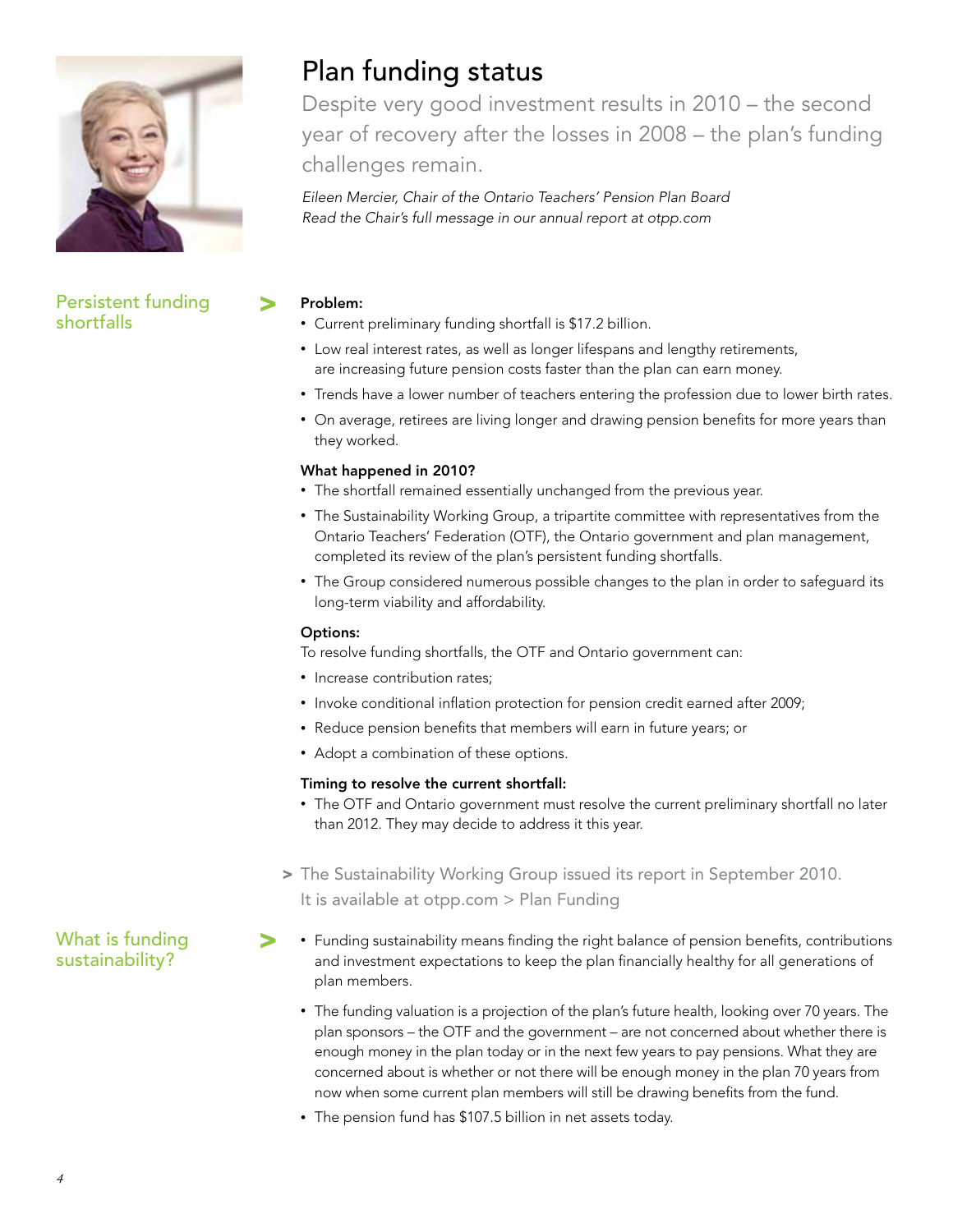#### Aging demographics make shortfalls more difficult to overcome

Plan members are living longer. In fact, it is not uncommon for members of this plan to be retired longer than they have worked. The number of pensioners grows every year, while the ratio of working teachers to retirees declines.

With fewer contributors relative to retirees, addressing funding challenges with contribution increases alone is becoming increasingly difficult.

30 years Length of a typical retirement

26 years Length of a typical teaching career

#### Fairness and cost: Two key concerns for funding sustainability

Two issues add complexity to the resolution of long-term funding challenges: generational equity and affordability of pension contributions for working members.

A guiding principle of pension plan stewardship is that each generation should contribute the right amount to pay for the benefits they receive. However, given the increase in longevity over the past 25 years, this balance has become impossible to achieve.

Life expectancy has changed, but pensions for current retirees cannot be changed retroactively under current Ontario law. Because today's retirees cannot help pay for funding shortfalls, the issue becomes pension affordability for working teachers. There is a limit to how much members and taxpayers can be expected to contribute; therefore, other solutions must be found.

The plan's board members and management are guiding the plan sponsors, providing information they need to make difficult, but important, decisions that are fair to current and future generations alike.

*Adapted from Report from the Chair, Eileen Mercier 2010 Annual Report*

# \$1.8 billion

Amount by which annual benefit payments exceed contributions

## 1.5 to  $1$

Ratio of working teachers to retirees, down from 4 to 1 in 1990

#### Low interest rates increase pension costs

- The cost of future pensions increases when real interest rates drop. Real interest rates (interest rates after inflation) are used to project future pension costs.
- Imagine you are saving money to buy a house or car in three years' time. If your savings earn less each year because interest rates are low, you will have to put aside more money to reach your goal on time. It's the same with pension funding.
- The real interest rate was 1.1% at the end of 2010, much lower than the 10-year average of 2.2%.
- Rising real interest rates have the opposite effect, lowering projected pension costs.

| ASSETS REQUIRED FOR A TYPICAL \$40,000 PENSION |                              |  |  |  |
|------------------------------------------------|------------------------------|--|--|--|
| Real Interest Rate                             | Amount Required <sup>1</sup> |  |  |  |
| 1.0%                                           | \$970,000                    |  |  |  |
| 1.5%                                           | \$900,000                    |  |  |  |
| 2.0%                                           | \$840,000                    |  |  |  |
| 3.0%                                           | \$735,000                    |  |  |  |
| 4.0%                                           | \$650,000                    |  |  |  |
| 5.0%                                           | \$580,000                    |  |  |  |

When interest rates are low, the pension fund is expected to earn less. That means the pension fund requires more money today to earn what it will need for future retirees.

<sup>1</sup> For retirement at age 59.

> A 1% change in the real interest rate assumption has about a \$25 billion impact on the funding valuation.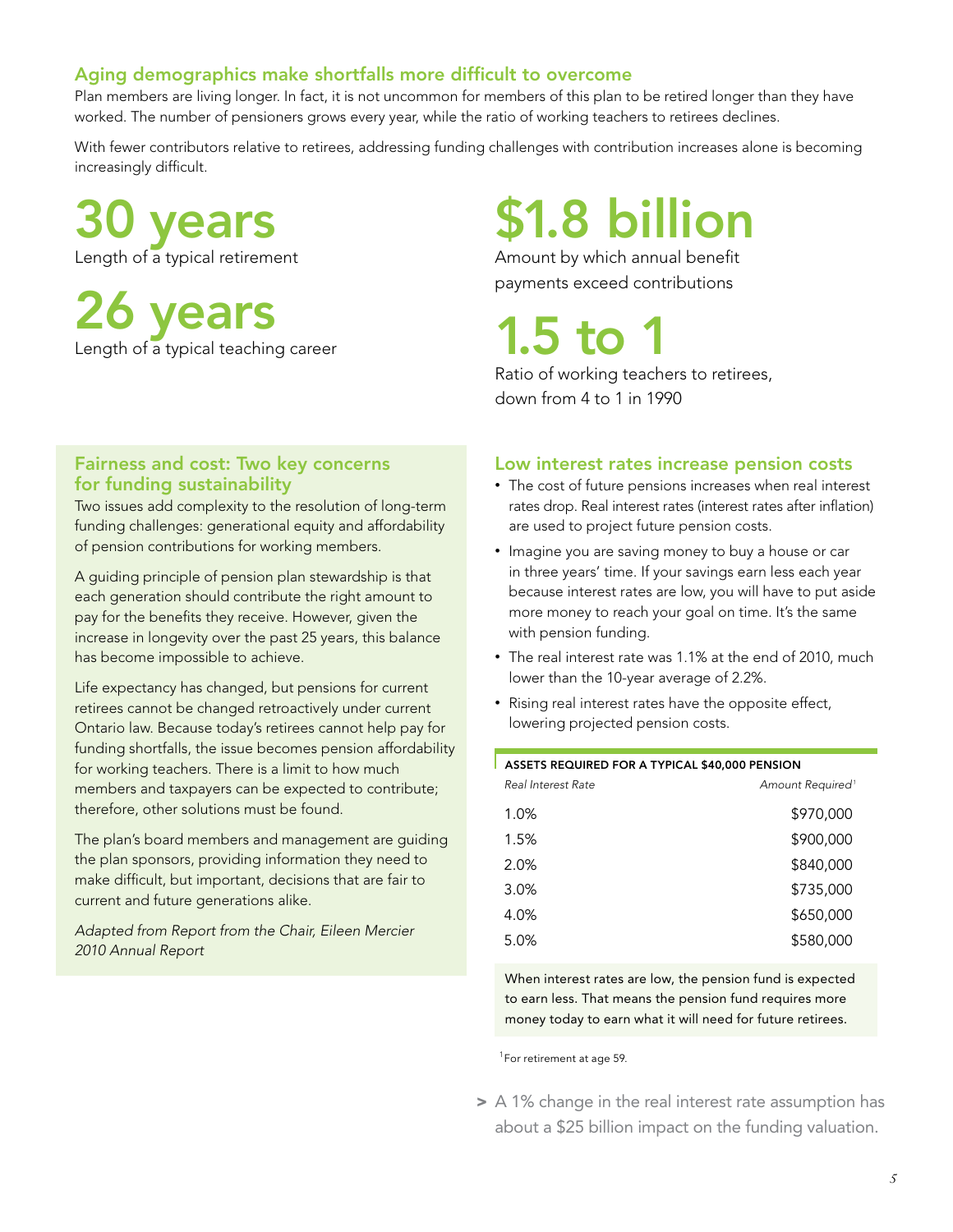

Neil Petroff, MBA Executive Vice-President, Investments and

### Investment performance

Investment returns surpassed our expectations in 2010. Amid economic uncertainty, we continued our strategy of investing for the long term in high-quality assets with an appropriate level of risk. This strategy produced strong returns and helped net assets grow to \$107.5 billion last year.

Executive Vice-President,<br>Investments and S13.3 billion \$4.0 billion

Earned in investment income

Earned above standard market benchmarks

#### Exceeding market benchmarks helps pay pensions

Value-added returns are the extra returns earned above the performance of standard market benchmarks, such as the S&P/TSX Composite Index and S&P 500 Index. The \$4 billion value-added return in 2010 is the largest dollar value-added return in the fund's history.

| ASSET CLASS RETURNS COMPARED TO BENCHMARKS            |                  |                     |
|-------------------------------------------------------|------------------|---------------------|
| (percent)                                             | 1-Year<br>Return | 1-Year<br>Benchmark |
| Equities                                              | 10.4             | 7.5                 |
| Fixed income                                          | 9.9              | 9.5                 |
| Commodities                                           | 3.2              | 3.3                 |
| Real assets (real estate, infrastructure, timberland) | 13.9             | 5.5                 |
| Total plan return <sup>1</sup>                        | 14.3             | 9.8                 |

1 The total fund also includes absolute return strategies and money market securities that are employed to enhance the fund's overall returns, and which contributed to the total plan return in 2010. Returns generated by absolute return strategies (\$0.8 billion) and money market, previously included in fixed income, are included in the total plan return and not attributed to an asset class.



Our diversified investment program has earned a total of \$110.5 billion since inception in 1990. The value-added return is \$23.2 billion of this total.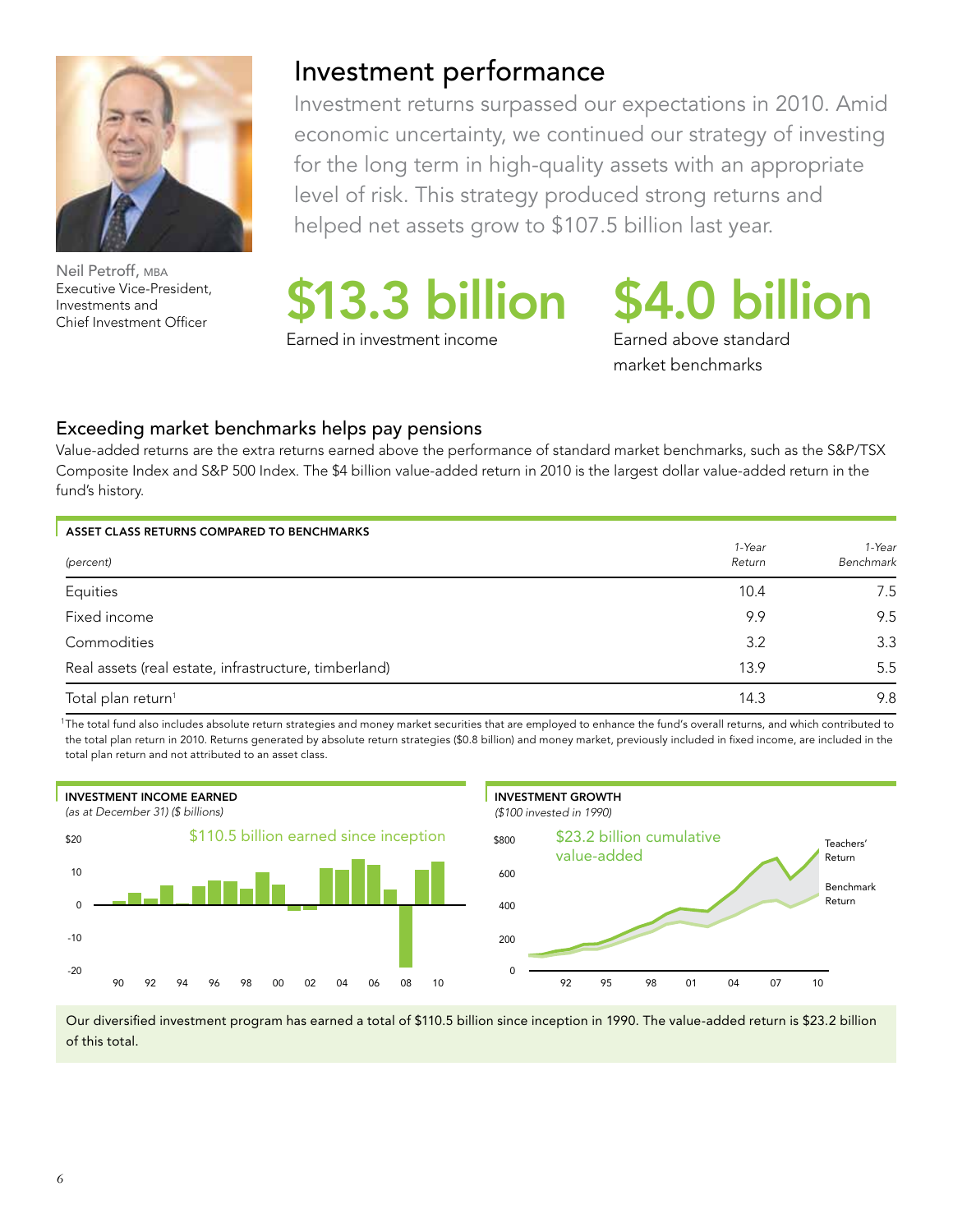## Major investments

#### Bonds and real-return instruments

#### *(\$ billions)*

| $0$ $\mu$ $\mu$ $\mu$ $\mu$ $\mu$                                                                                                                                                                                                                                                                                                                                                               |                                         |                                                   |
|-------------------------------------------------------------------------------------------------------------------------------------------------------------------------------------------------------------------------------------------------------------------------------------------------------------------------------------------------------------------------------------------------|-----------------------------------------|---------------------------------------------------|
| Government of Canada bonds<br>Canadian inflation-sensitive bonds, notes and mortgages<br>International government and real-return bonds and debt<br>Canadian and international corporate bonds<br>Canadian treasury bills<br>Province of Ontario debentures and provincial bonds<br><b>Bank notes</b>                                                                                           |                                         | \$20.5<br>16.2<br>8.4<br>5.1<br>2.1<br>2.0<br>0.1 |
| Real estate managed by subsidiary<br>(\$ billions)                                                                                                                                                                                                                                                                                                                                              |                                         |                                                   |
| The Cadillac Fairview Corporation Limited                                                                                                                                                                                                                                                                                                                                                       |                                         | \$16.9                                            |
| Top 10 real estate properties<br>Chinook Centre, Calgary<br>Le Carrefour Laval, Montreal<br>Les Promenades St. Bruno, Montreal<br>Pacific Centre, Vancouver<br>Polo Park Mall, Winnipeg<br>RBC Centre, Toronto<br>Rideau Centre, Ottawa<br>Sherway Gardens, Toronto<br>Toronto-Dominion Centre Office Complex, Toronto<br>Toronto Eaton Centre, Toronto                                         |                                         |                                                   |
| Top 10 private companies and partnerships<br>Birmingham International Airport<br>GCT Global Container Terminals Inc.<br>GNC Corporation, Inc.<br>Hancock Timber Resource Group<br>InterGen N.V.<br>Maple Leaf Sports & Entertainment Ltd.<br>Orbis SICAV Global Equity Fund<br>Resource Management Service Inc.<br>Scotia Gas Networks PLC<br>Southern Cross Airports Corporation Holdings Inc. |                                         |                                                   |
| Corporate shares/units<br>(millions)                                                                                                                                                                                                                                                                                                                                                            |                                         |                                                   |
| <b>Security Name</b>                                                                                                                                                                                                                                                                                                                                                                            | Shares                                  | Fair Value                                        |
| Multiplan Empreendimentos Imobiliários S.A.                                                                                                                                                                                                                                                                                                                                                     | 52.1                                    | \$1,152.0                                         |
| Northumbrian Water Group plc<br>OGX Petróleo e Gás Participações S.A.<br>Deutsche Telekom AG<br>Vodafone Group Plc<br>Hitachi, Ltd.                                                                                                                                                                                                                                                             | 138.8<br>56.9<br>51.6<br>248.8<br>119.1 | 724.9<br>679.7<br>664.7<br>653.2<br>631.9         |
| Hammerson plc                                                                                                                                                                                                                                                                                                                                                                                   | 82.2                                    | 545.0                                             |

Transocean Ltd. 6.8 469.7 Potash Corporation of Saskatchewan Inc. 2.9 453.1 Barrick Gold Corporation 7.1 379.5 LLX Logistica S.A. 124.1 348.3 Eni S.p.A. 15.7 342.4 Akzo Nobel N.V. 5.1 318.0 Royal Bank of Canada 6.0 310.7 Goldcorp Inc. 6.7 309.7 MacDonald, Dettwiler and Associates Ltd. 6.1 306.2 HSBC Holdings plc 29.0 296.0 Portx Operações Portuárias S.A. 124.1 273.0 JPMorgan Chase & Co.\* 6.4 268.1 BRF–Brasil Foods S.A. 15.9 262.1

| <b>ACE Limited</b>                           | 4.1         | \$252.6 |
|----------------------------------------------|-------------|---------|
| Toronto-Dominion Bank, The                   | 3.9         | 243.0   |
| Royal Dutch Shell plc                        | 7.3         | 241.7   |
| Nestlé SA                                    | 3.9         | 229.1   |
| UBS AG                                       | 13.8        | 225.9   |
| Intel Corporation                            | 10.3        | 214.4   |
| <b>Total SA</b>                              | 4.0         | 212.2   |
| The Walt Disney Company                      | 5.6         | 211.0   |
| The McGraw-Hill Companies, Inc.              | 5.8         | 211.0   |
| <b>Bank of Nova Scotia</b>                   | 3.5         | 199.8   |
| Microsoft Corporation                        | 7.1         | 198.3   |
| Suncor Energy, Inc.                          | 5.2         | 197.2   |
| 3M Company                                   | 2.3         | 194.5   |
| Itaú Unibanco Holding S.A.                   | 8.1         | 194.0   |
| PSA Peugeot Citroen                          | 5.1         | 192.7   |
| Wells Fargo & Company*                       | 6.9         | 190.4   |
| Pfizer Inc.                                  | 10.4        | 181.0   |
| Unilever N.V.                                | 5.8         | 178.7   |
| Safeway Inc.                                 | 7.8         | 176.2   |
| Canadian Natural Resources Limited           | 4.0         | 176.1   |
| Rio Tinto plc                                | 2.4         | 169.0   |
| Novartis AG                                  | 2.8         | 166.5   |
| Apple Inc.                                   | 0.5         | 161.2   |
| Thermo Fisher Scientific Inc.                | 2.9         | 160.2   |
| MMX Mineracao e Metalicos SA                 | 23.5        | 158.3   |
|                                              | 2.1         |         |
| Exxon Mobil Corporation                      |             | 149.2   |
| Applied Materials, Inc.                      | 10.5<br>2.8 | 146.9   |
| Teva Pharmaceutical Industries Ltd.          |             | 146.1   |
| Carnival Corporation                         | 3.1         | 140.9   |
| Yahoo! Inc.                                  | 8.5         | 140.6   |
| Cheasapeake Energy Corporation               | 5.3         | 136.9   |
| NuVista Energy Ltd.                          | 14.4        | 134.3   |
| Carrefour SA                                 | 3.2         | 131.9   |
| Dell Inc.                                    | 9.6         | 129.4   |
| <b>DIRECTV</b>                               | 3.2         | 128.7   |
| SAP AG                                       | 2.5         | 127.8   |
| Viacom Inc.                                  | 3.2         | 126.5   |
| Capital One Financial Corporation*           | 3.1         | 125.8   |
| Toyota Motor Corporation                     | 3.1         | 122.7   |
| Daiwa Securities Group Inc.                  | 23.9        | 122.2   |
| Cisco Systems, Inc.                          | 6.1         | 121.7   |
| Nippon Telegraph and Telephone Corporation   | 2.6         | 118.1   |
| Marisa Lojas S.A.                            | 7.8         | 118.0   |
| Samsung Electronics Co., Ltd.                | 0.1         | 117.6   |
| Symantec Corporation                         | 7.0         | 117.1   |
| Woodside Petroleum Ltd.                      | 2.7         | 116.5   |
| Talisman Energy Inc.                         | 5.2         | 115.0   |
| Johnson & Johnson                            | 1.8         | 111.0   |
| <b>Bank of Montreal</b>                      | 1.9         | 109.4   |
| HRT Participações em Petróleo S.A.           | 0.1         | 108.2   |
| Rockwell Collins, Inc.                       | 1.9         | 107.4   |
| Fairfax Financial Holdings Limited           | 0.3         | 105.3   |
| Canadian Imperial Bank of Commerce           | 1.3         | 104.5   |
| Yum! Brands, Inc.                            | 2.1         | 102.6   |
| <b>CSX Corporation</b>                       | 1.6         | 102.4   |
| Manulife Financial Corporation               | 6.0         | 102.1   |
| SunTrust Banks, Inc.                         | 3.5         | 101.3   |
| Canadian National Railway Company            | 1.5         | 101.0   |
| Cheung Kong (Holdings) Limited               | 6.6         | 100.5   |
| Actividades de Construccion y Servicios, S.A | 2.1         | 100.0   |

*Security Name Shares Fair Value*

 *7* \* Includes fair market value of warrants and subscription receipts.